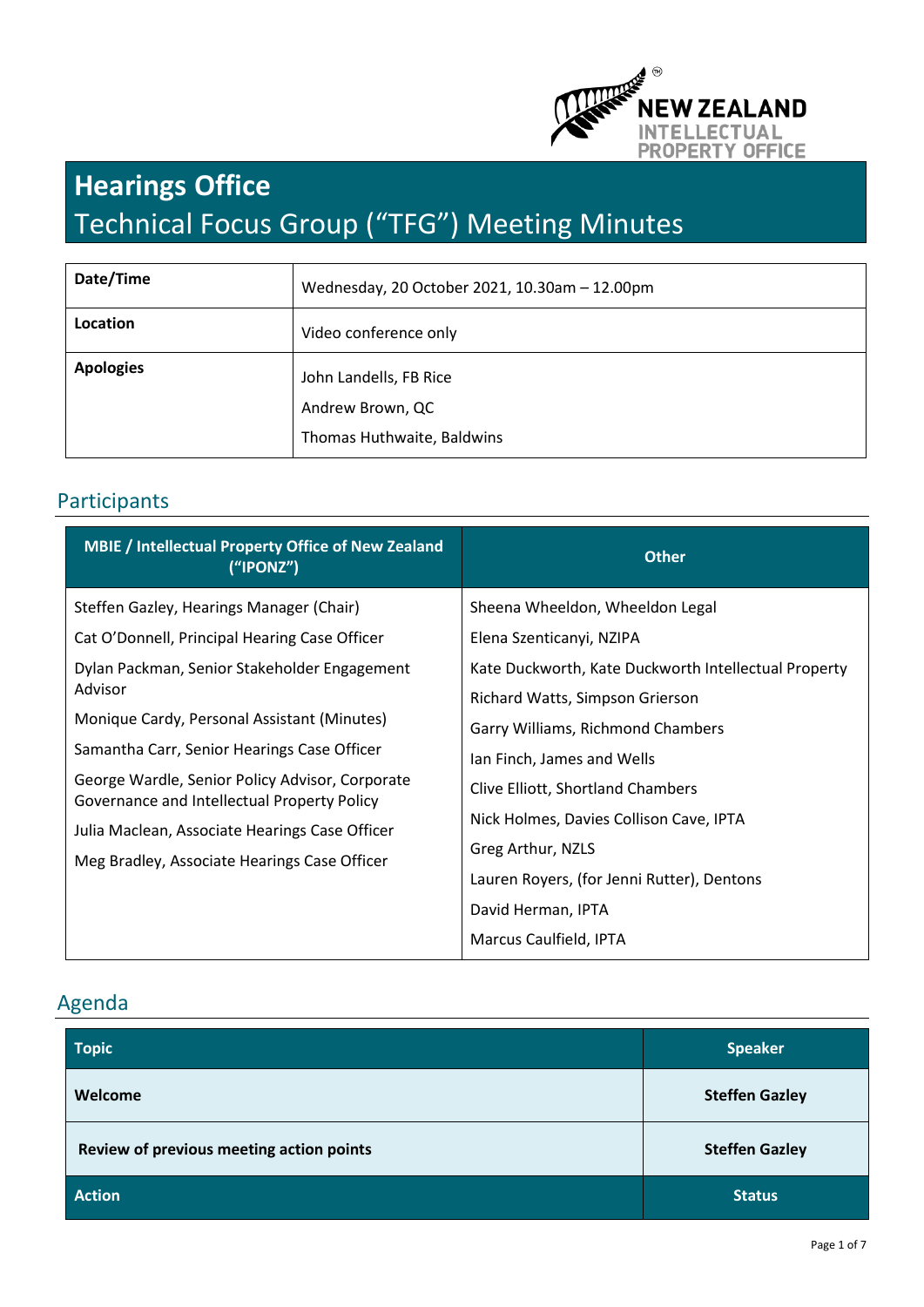

| Oct/Nov 2020 TFG - Review the High Court page limits for written submissions,<br>to inform Patents submission page limits.                                                                                   | On agenda                                                                                                                                                                                    |  |
|--------------------------------------------------------------------------------------------------------------------------------------------------------------------------------------------------------------|----------------------------------------------------------------------------------------------------------------------------------------------------------------------------------------------|--|
| Oct/Nov 2020 TFG - Provide feedback on Practice Guideline 1 in relation to the<br>key considerations outlined in the TFG Summary guide.                                                                      |                                                                                                                                                                                              |  |
| Share information on proposed Hearings Office Business Objectives with<br>members.                                                                                                                           | On agenda                                                                                                                                                                                    |  |
| Rephrase wording when unable to attend short notice hearings.                                                                                                                                                | Complete                                                                                                                                                                                     |  |
| Review the prehearing directions on the timeframes to file submissions                                                                                                                                       | No change for now - average<br>timeframe between hearing<br>date being scheduled and<br>hearing is 1-2 months. If<br>hearing scheduled longer in<br>advance parties can request<br>variation |  |
| The Hearings Office will collate tips on managing electronic bundles for the next<br><b>TFG</b>                                                                                                              | On agenda                                                                                                                                                                                    |  |
| Notify stakeholders of the date that documents filed on patent proceedings will<br>become publicly available.                                                                                                | In progress                                                                                                                                                                                  |  |
| Simplify confidential evidence guidelines and reduce steps as discussed and<br>provide indication that the treatment of confidential evidence should be<br>resolved prior to the relevant evidence deadline. | Complete                                                                                                                                                                                     |  |
| Update costs guidelines to include consideration of submissions when<br>determining if proceedings are substantially identical.                                                                              | Complete                                                                                                                                                                                     |  |
| Publish guidelines relating to amendments requested during patent<br>proceedings.                                                                                                                            | Complete                                                                                                                                                                                     |  |
| Hearings Office to report on time to issue decisions at next TFG.                                                                                                                                            | On agenda                                                                                                                                                                                    |  |
| <b>Hearings Office update</b>                                                                                                                                                                                | <b>Steffen Gazley</b>                                                                                                                                                                        |  |
| <b>High level management changes</b>                                                                                                                                                                         |                                                                                                                                                                                              |  |
| Simon Gallagher will be seconded to the Consumer Protection Team.                                                                                                                                            |                                                                                                                                                                                              |  |

• Karen Bishop will be acting National Manager of IPONZ and Rebecca James will be acting National Manager, in the meantime. At this stage, we expect Karen will be joining us in November.

**Recruitment**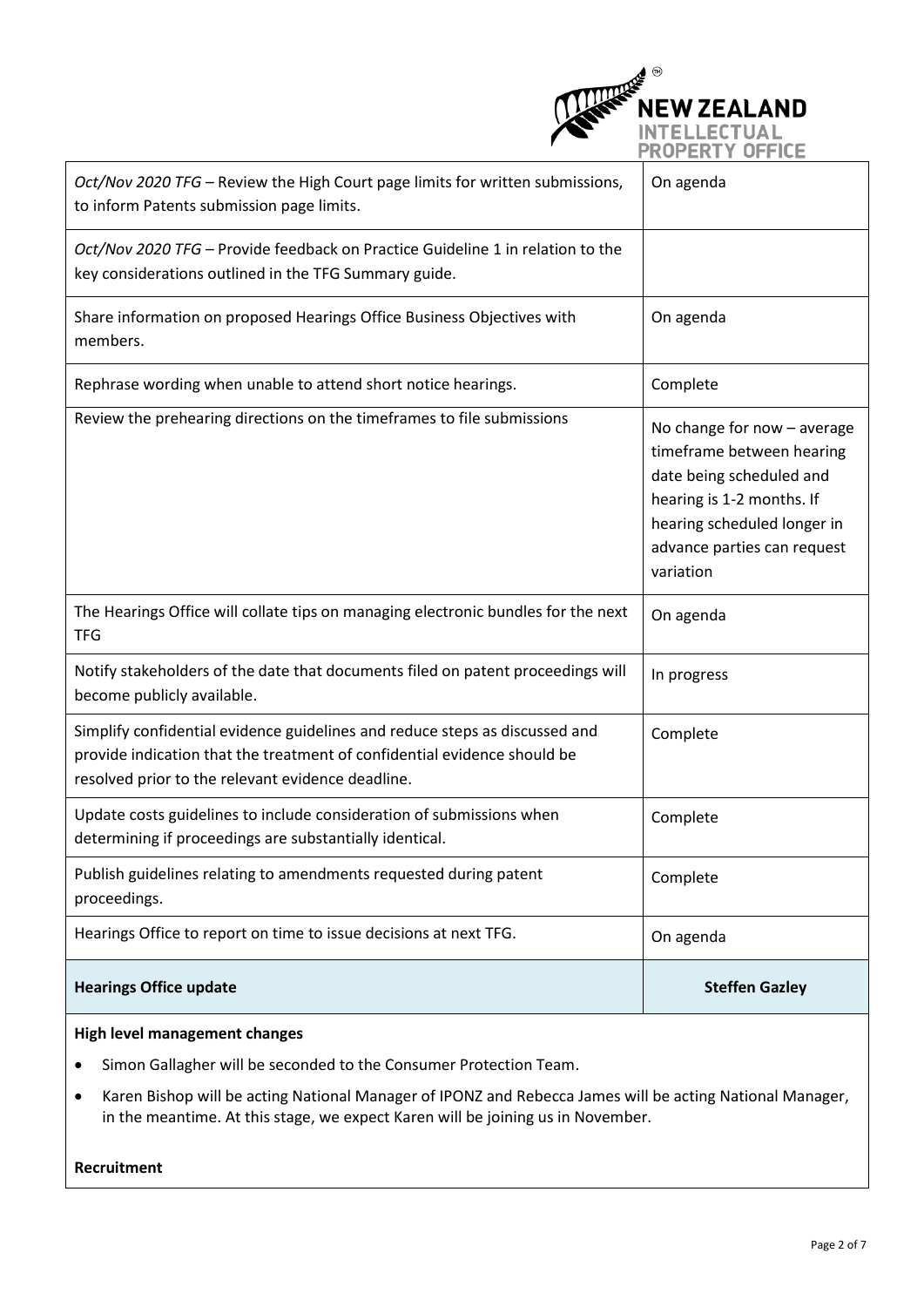

• The Hearings Office ("The Office") appointed Virginia Nichols as a new Assistant Commissioner in June.

#### **Enhancements**

- The Hearings Scheduler will be launched by the end of October. The changes will not impact the user experience, but will streamline scheduling of in person hearings.
- The Office has implemented a new business objective that proceedings from filing to the end of the appeal period will be a median time of 30 months or less.
- The Shortlist trial has been extended until June 2022.

#### **Hearings Office Statistics**

• A presentation was displayed to the meeting. The following points were highlighted:

Filing volumes:

- Trade mark oppositions filed are following the trends we have seen with trade mark filings. It is expected there will be an increase in numbers, as the trade mark filing numbers increase.
- Trade mark revocation volumes are also beginning to increase.
- Patent proceedings are continuing the trend of mostly examination hearings.

Average time to schedule a hearing:

- The vast majority of cases waiting to be heard, are from 2021.
- Scheduling timeframes have improved to 9 months, which has reduced from 13 months around the same time in 2020.
- A new Assistant Commissioner and case management system investment (scheduler) is expected to assist this further.
- 66.7% more hearings were held in the year 20/21 compared to 19/20.
- Some scheduling pressure has come from a higher than usual number of cases ready for their hearing (at least double historical averages). While it is unclear whether this will be sustained the Office is investigating what further resourcing is needed. It was added that there are several logistical factors, such as the hearing type, the complexity of the hearing and obtaining agreement from both parties, which impact the time taken for a hearing.
- The members noted that the time taken to schedule a hearing is not commercially viable. Members also noted the issue has existed for some years and did not consider the situation to be satisfactory.
- The intention is to schedule a hearing the moment it is ready to be heard and the Office is making changes and improvements, to achieve this goal. The Office continues to put significant investment and resources to achieve its published objectives.
- Further data will be shared at the next TFG in April 2022.

Issuing of decisions:

It was noted that some decisions were taking between 6-12 months to issue. There are various reasons for this including the COVID-19 pandemic and case complexity. The number of these cases continues to reduce with only 8 now older than 6 months with some further decisions due to be issued in October.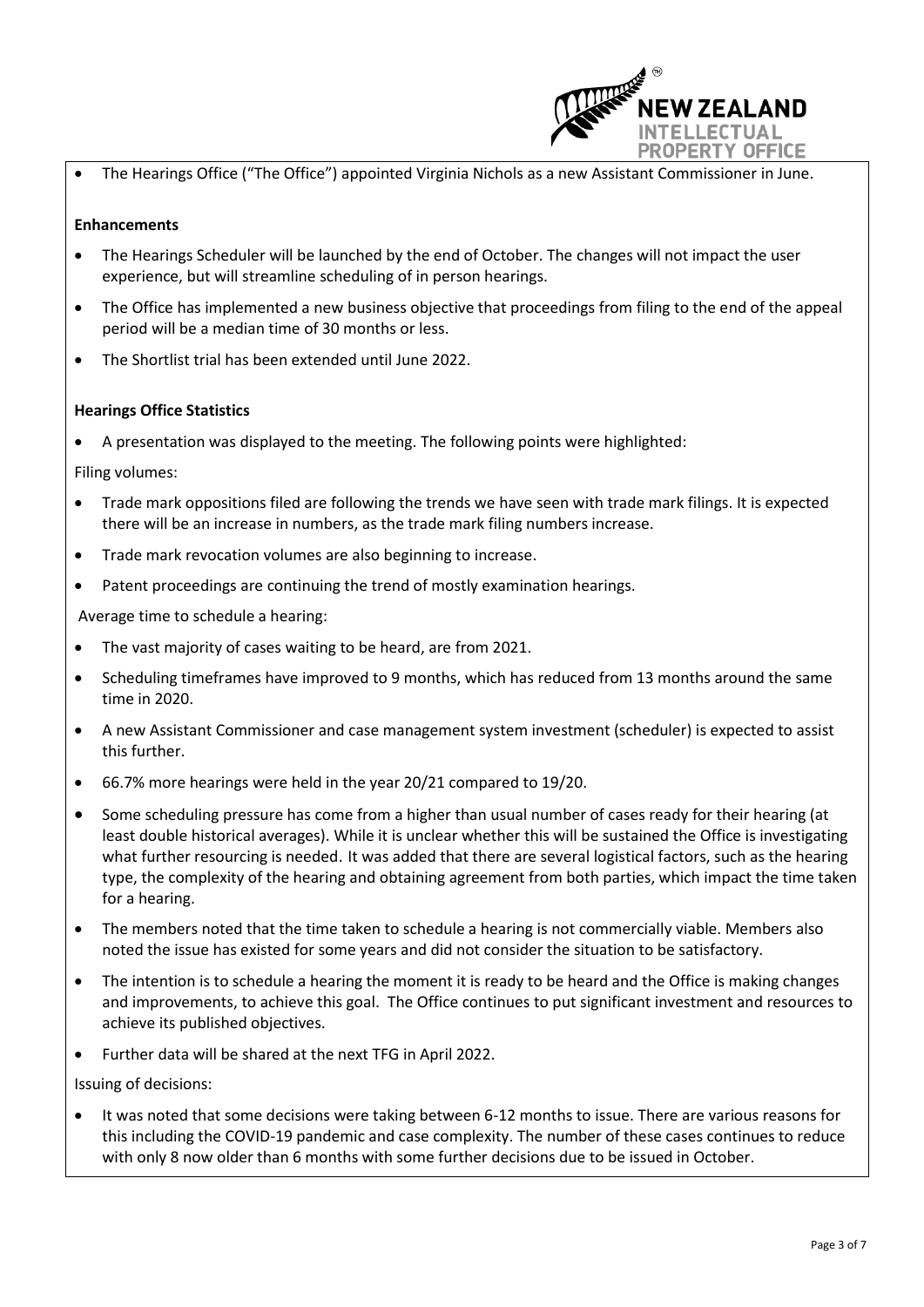

- It was added that whilst we are seeing positive changes, decisions should be issued within three months. Members raised concerns around the efficiency of decisions being drafted 10 months after the Hearing. The members requested more information as to the measures put in place to reduce delays.
- Older cases are actively managed by the Hearings Manager and/or Principal Hearings Case Officer. The current caseload of a Hearings Officer is taken into account when allocating future hearings. Cases now have a more detailed complexity review carried out, before the case is assigned to an Hearings Officer, to ensure that the more complex cases are spread across the team. Further improvements to decision templates are also planned.

**Policy update George Wardle**

### **IP Laws Amendment Bill**

• IP laws Amendment Bill: now aiming for release of exposure draft March/April next year. However, this is contingent of finalisation of drafting by Parliamentary Counsel Office.

### **Review of Trans-Tasman Patent Attorney Regime**

- Trans-Tasman patent attorney registration regime review: waiting necessary approvals to release a joint consultation paper with IP Australia. Hope to release in early November.
- In the process of developing the terms of reference for the review with Ngāti Toa and Te Puni Kokiri.

#### **UK FTA negotiations**

• UK FTA negotiations: announcement on an Agreement in Principle was released on Thursday 21 Oct. Information about the Agreement in Principle and intellectual property laws available on the website of the Ministry of Foreign Affairs and Trade.

#### **EU FTA negotiations**

• EU FTA negotiations: working toward substantial political conclusion by the middle of Nov.There are still significant issues to be resolved, including access to the EU market for NZ exporters and EU demands on geographical indications and term extension for patents and data exclusivity periods for pharmaceuticals, veterinary medicines and agricultural chemicals.

#### **Copyright Act Review**

Remains paused.

#### **Stakeholder Engagement update Dylan Packman** Dylan Packman

### **Business Continuity Plan update**

• When our case management system is unavailable for an extended period, a banner will display at the top of our website, advising alternative ways to meet deadlines and secure filing dates. We have recently added a new page to our website that we will link to from the banner when our case management system is unavailable. This new page goes into more detail than we can fit in the notification banner and provides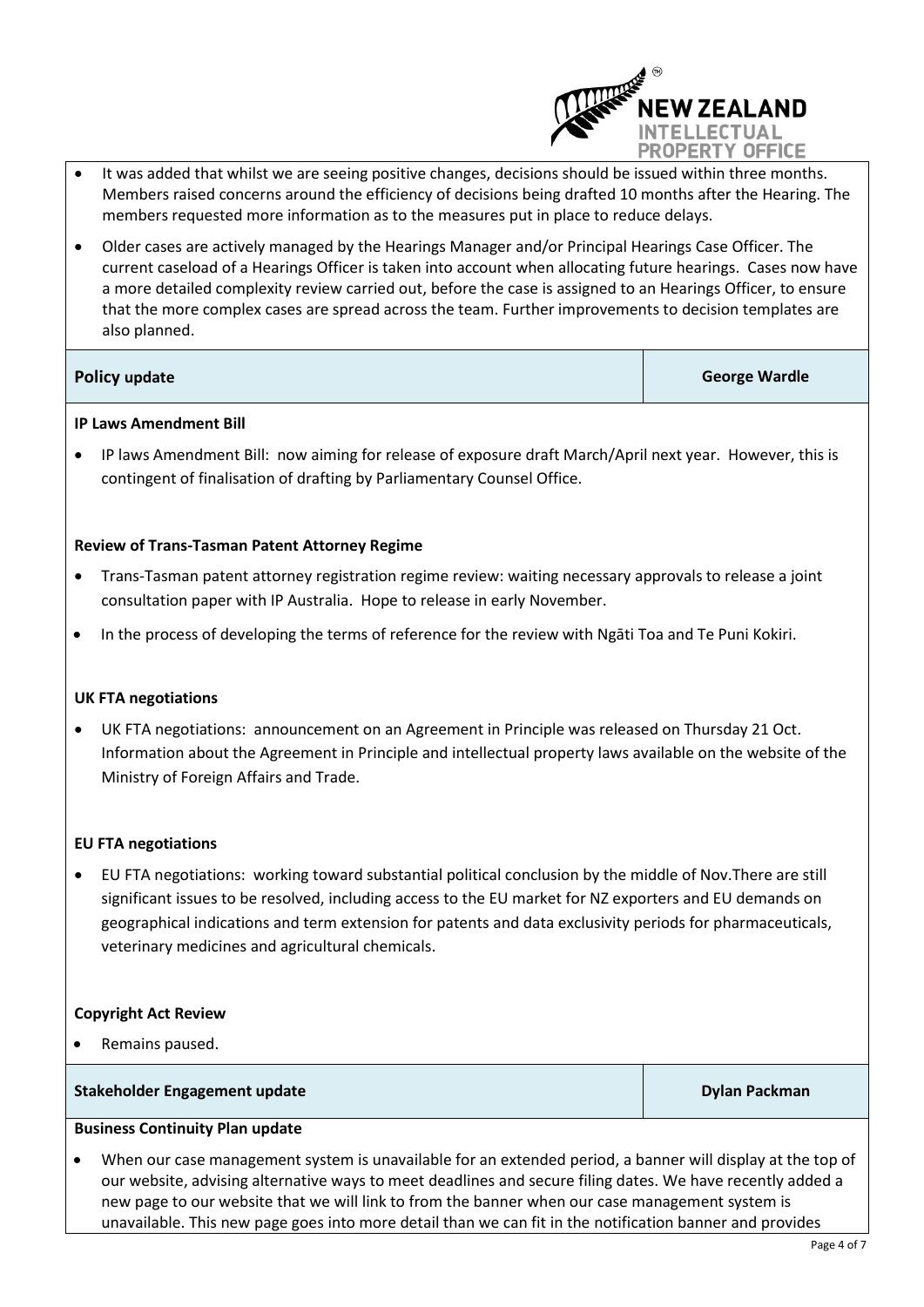

information on how to interact with us outside the case management system when the case management system is unavailable. This helps ensure we receive all the information needed to meet a deadline or secure a filing date.

#### **Facts & Figures and Reporting**

- IPONZ have received feedback that members would like updates from IPONZ between TFG meetings. Members were invited to provide feedback on what they would like to be updated on, so we can make this available on the website.
- At this stage, IPONZ are considering filing volumes, backlogs and pendency times, anticipated milestones legislative & services changes, such as tentative consultation dates etc, dates of proposed events/meetings.

#### **Other updates**

- A minor update to the hearings guidelines has been published on the website.
- Further updates to hearings at short notice content published online last week.

| <b>Shortlist initiative</b> | <b>Cat O'Donnell</b> |
|-----------------------------|----------------------|
|                             |                      |

- The Shortlist trial has been extended until 30 June 2022.
- There has been a small uptake of this initiative since the trial began, with three trade mark proceedings placed on the list at the parties' request. These cases had all obtained a hearing date within three months.
- In five further proceedings, one party requested the matter be placed on the shortlist while the other party did not give their consent. In these proceedings, the request to be placed on the shortlist was made by the applicant/owner and consent withheld by the opponent/applicant.
- Seven paper proceedings have also been placed on the shortlist by the Office. The hearing of these proceedings do not take priority over those which are on the shortlist at the parties request.
- It would be useful to know why parties are not opting to be on the shortlist, so the Office can work to mitigate those concerns and increase uptake.
- Members noted that the incentive for the Shortlist initiative, was to utilise otherwise wasted hearings slots, however, it appears that this is not being used in the way it was intended, and cases seem to be jumping the queue. The Office confirmed that the short list has been utilised for vacated hearings.
- There was some concern around how the shortlist could continue, without impacting the backlog of decisions waiting to be issued once the Assistant Commissioner has a queue of work. With the low number of cases currently on the shortlist this is not currently an issue.
- The Office noted that the queue generally functions on a first in, first to be heard basis, but there will be some variation with consideration for the complexity and needs of the case. For instance, interlocutory hearings are usually allocated as quickly as possible to ensure the overall proceeding is not delayed.
- The meeting discussed whether the Office should focus on prioritising the simple cases for a period, to clear the backlog, however, that is likely to impact the time taken to hear the more complex cases. There were mixed thoughts on this from the Members. They were invited to provide feedback on their preference, outside of the meeting.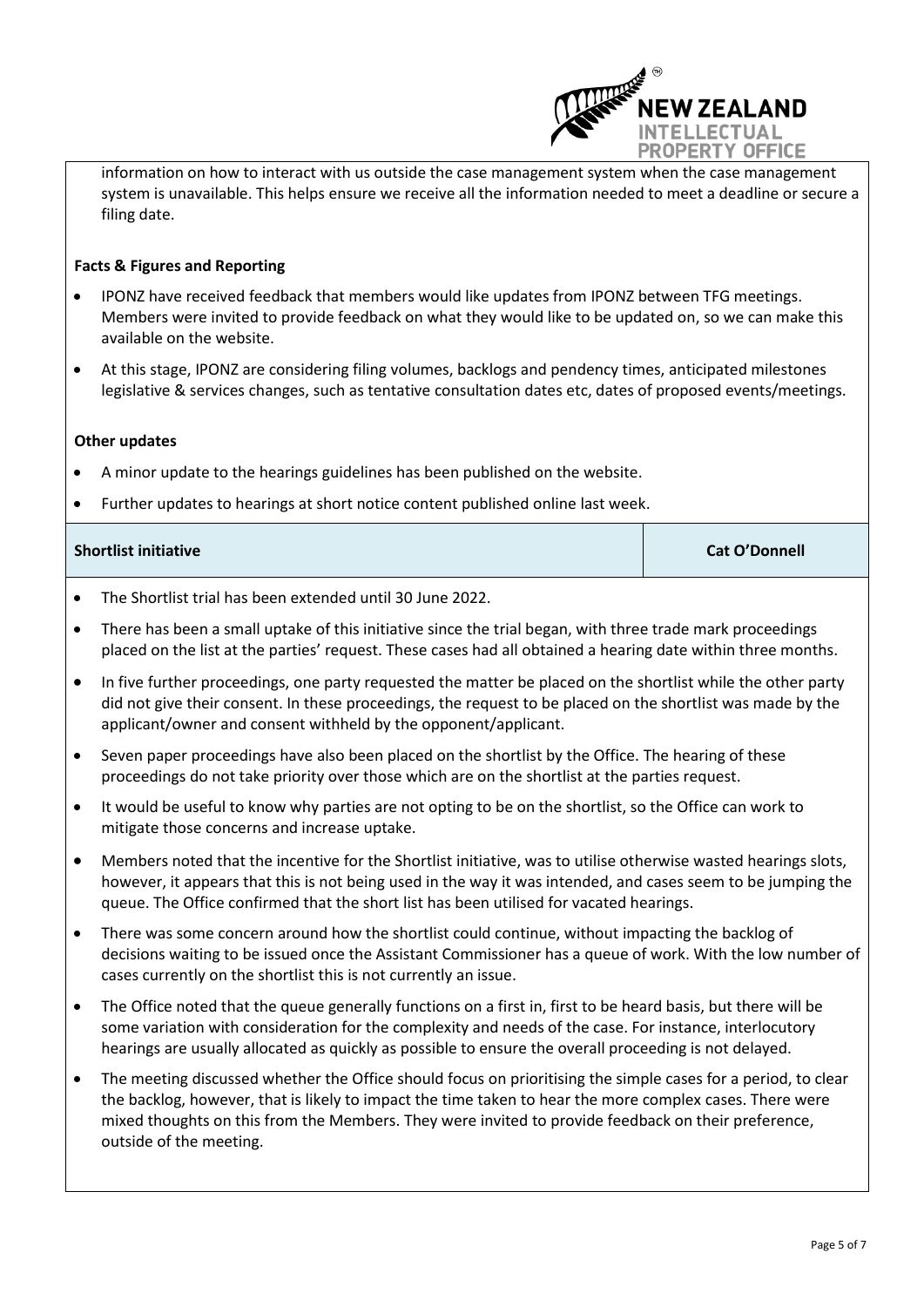#### **Electronic bundles Sam Carr**

**W ZEALAND** 

**INTELLECTUAL PROPERTY OFFICE** 

- The office has implemented the use of electronic common bundles for some hearings.
- Please ensure that bundles are filed as a single document.
- If there is evidence with a large amount of exhibits, please bookmark the exhibits as well as the pleadings and body of the evidence. If the bundle is clearly categorised and easy for the Assistant Commissioners to navigate.
- Members were invited to give feedback and share any other tips and tricks which may be relevant.

| Requirements for statutory declarations witnessed overseas | <b>Cat O'Donnell</b> |
|------------------------------------------------------------|----------------------|
|                                                            |                      |

- The Office will raise potential defects in the witness attestation if they are identified. However, the onus remains on the filing party to ensure that the information provided in the evidence meets the legislative standard and is accurate.
- Where a defect is raised by a Case Officer, the standard practice will be to halt the proceeding for one week to enable the issue to be resolved.
- Acceptance of the evidence in the proceeding by a Case officer should not be taken as a determination of the admissibility of the evidence. Issues pertaining to the admissibility of evidence will be considered by an Assistant Commissioner at the substantive hearing.
- Where a Case Officer has raised a potential defect with the witness attestation and the filing party chooses not to amend the evidence filed, the evidence will be accepted and the proceeding recommenced.
- A person who can witness a statutory declaration overseas differs depending on whether the document is declared in a Commonwealth country or not, further information on these requirements were outlined in the Discussion Guide.

| Page limits on patent submissions | <b>Cat O'Donnell</b> |
|-----------------------------------|----------------------|
|-----------------------------------|----------------------|

- As discussed in previous Technical Focus Group meetings, the Office has considered possible page limits for submissions filed in patent proceedings.
- The purpose of introducing page limits, as required in trade mark proceedings, is to encourage parties to file focused and relevant submissions. This ensures efficiency both for the Hearings Office and Counsel.

#### **Proposed page limits**

- Upon review of the average length of submissions filed in patent proceedings this year, the Office proposes the following page limits for submissions:
	- o Interlocutory hearings: 10 pages
	- o Examination hearings: 20 pages
	- Revocation/Opposition/other proceedings: 50 pages
- Counsel may request a direction from the Assistant Commissioner hearing the proceeding to increase these limits in cases where this is likely to be required (i.e. due to the proceedings' complexity).